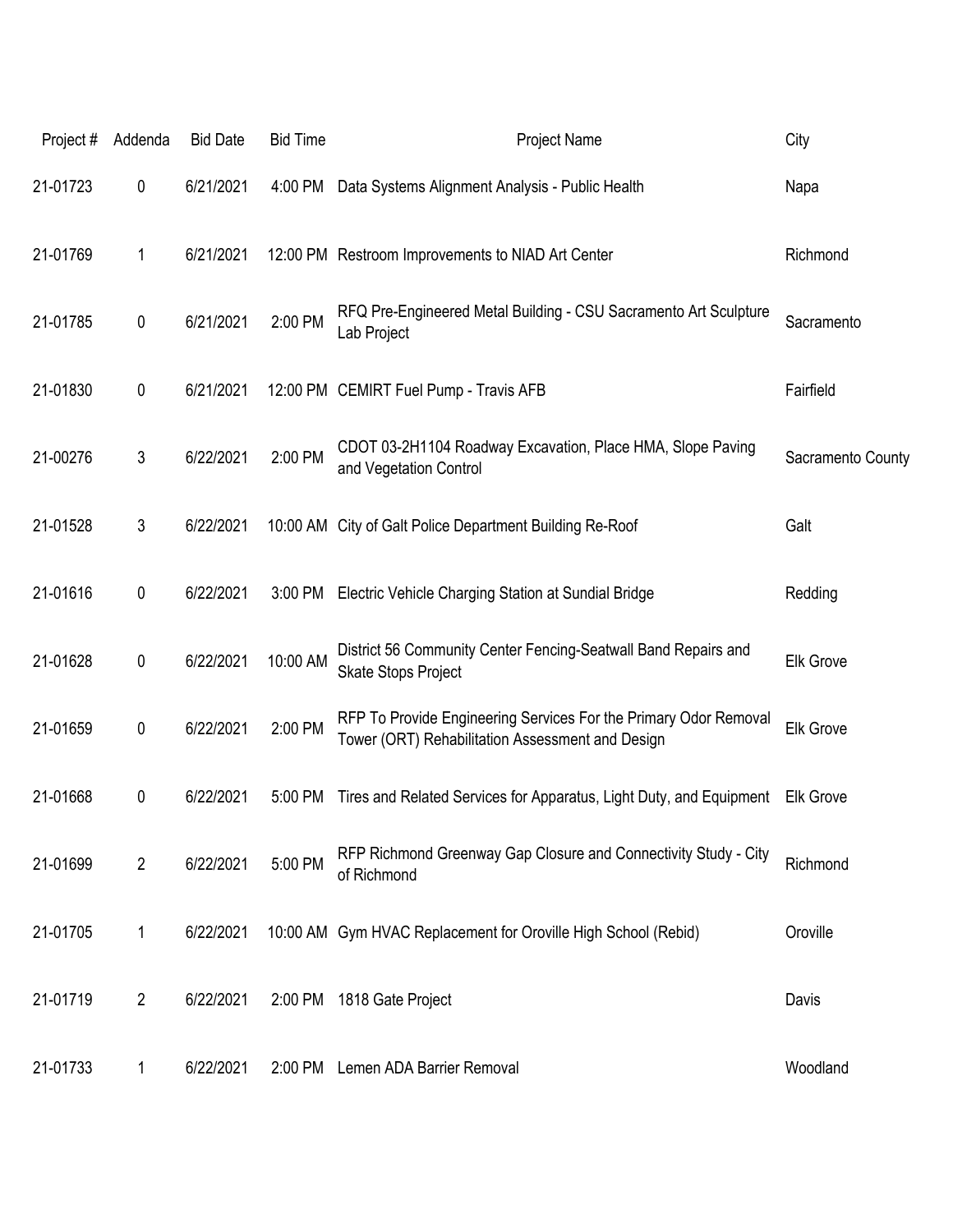| 21-01750 | 1                | 6/22/2021 |          | 2:00 PM GFLH, Emergency Mainline and Valve Repair                                                                        | Gridley          |
|----------|------------------|-----------|----------|--------------------------------------------------------------------------------------------------------------------------|------------------|
| 21-01765 | $\overline{2}$   | 6/22/2021 | 2:00 PM  | Police Department Parking Lot Expansion Project                                                                          | Oakley           |
| 21-01799 | 0                | 6/22/2021 | 3:00 PM  | <b>NRRWF Metal Recycling</b>                                                                                             | Paradise         |
| 21-00194 | 8                | 6/23/2021 | 2:00 PM  | Hyatt House Vacaville (Sub Bids Only)                                                                                    | Vacaville        |
| 21-01601 | 3                | 6/23/2021 | 4:00 PM  | Cohasset Road Widening - Phase 3                                                                                         | Chico            |
| 21-01683 | 0                | 6/23/2021 | 2:00 PM  | 18th and D Street Apartments (Sub Bids Only)                                                                             | Sacramento       |
| 21-01696 | $\pmb{0}$        | 6/23/2021 | 2:00 PM  | <b>CAC Public Fountain Upgrade</b>                                                                                       | Fairfield        |
| 21-01741 | 1                | 6/23/2021 | 10:00 AM | RFP FY22/FY23/FY24 Pipeline Renewal and Replacement -<br>Construction and Repairs Services - Contra Costa Water District | Concord          |
| 21-01764 | $\pmb{0}$        | 6/23/2021 |          | 2:00 PM RFQ - Engineering Services for Steel Water Tank                                                                  | Sonoma County    |
| 21-01791 | 1                | 6/23/2021 | 2:00 PM  | Access Barrier Removal OB 8 & 9                                                                                          | Sacramento       |
| 21-01792 |                  | 6/23/2021 |          | 2:00 PM Meadowview Warehouse Roof Replacement                                                                            | Sacramento       |
| 21-01815 | $\pmb{0}$        | 6/23/2021 |          | 10:00 AM Task Order - Repair of Various Fuel Facilities - Sub Bids                                                       | <b>Beale Afb</b> |
| 21-01874 | $\overline{2}$   | 6/23/2021 | 2:00 PM  | RFQ-Yuba County Medical and Mental Health Facility (Sub-<br>Contractors)                                                 | Marysville       |
| 21-01504 | 1                | 6/24/2021 | 2:00 PM  | Yolo County Library Project - Rebid                                                                                      | Yolo             |
| 21-01573 | $\boldsymbol{0}$ | 6/24/2021 | 5:00 PM  | RFQ Building 1127 First Street Design for Replacement of HVAC<br>Systems                                                 | Napa             |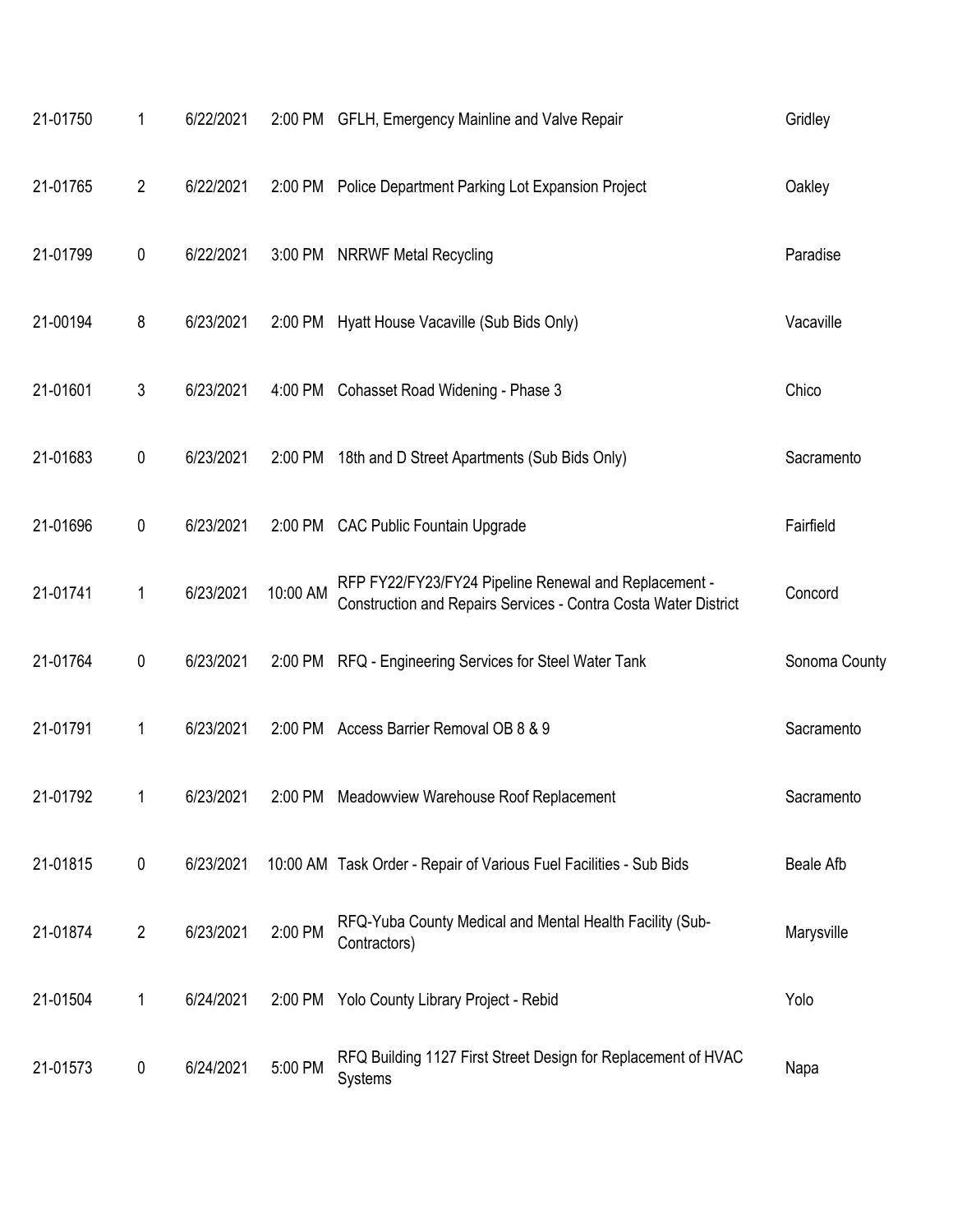| 21-01577 | 1              | 6/24/2021 |          | 11:30 AM Carneros Fire Station 210                                                          | Napa                   |
|----------|----------------|-----------|----------|---------------------------------------------------------------------------------------------|------------------------|
| 21-01586 | $\pmb{0}$      | 6/24/2021 | 2:00 PM  | New Bullards Bar Dam Spillway Repair                                                        | Dobbins                |
| 21-01603 | 6              | 6/24/2021 | 2:00 PM  | Rancho Cordova Youth Center                                                                 | Rancho Cordova         |
| 21-01619 | 1              | 6/24/2021 | 2:00 PM  | <b>Civic Center Roof Replacement</b>                                                        | Oakley                 |
| 21-01621 | $\overline{2}$ | 6/24/2021 | 3:00 PM  | Engineering Services for Unit 4 Fire Suppression System Design                              | Redding                |
| 21-01646 | 3              | 6/24/2021 | 2:00 PM  | Ygnacio Valley Library Parking Lot and ADA Improvement Project                              | <b>Walnut Creek</b>    |
| 21-01647 | $\pmb{0}$      | 6/24/2021 | 2:00 PM  | Ridgewood Ave PRD Road Improvement Project                                                  | <b>Mill Valley</b>     |
| 21-01681 | 1              | 6/24/2021 | 2:00 PM  | Sacramento International Airport Replace Beacon And Ladder                                  | Sacramento             |
| 21-01688 | $\mathbf{1}$   | 6/24/2021 | 11:00 AM | Site Work and Coordination for Placement of a New Modular Building<br>for Shasta Head Start | <b>Burney</b>          |
| 21-01689 | 1              | 6/24/2021 |          | 2:00 PM Water Main and Saddle Replacements - 2021                                           | Davis                  |
| 21-01698 | 2              | 6/24/2021 |          | 10:00 AM Yolo Continuation High School Roofing Project                                      | <b>West Sacramento</b> |
| 21-01709 | $\overline{2}$ | 6/24/2021 |          | 10:00 AM Irrigation Equipment & Replacement Parts                                           | Elk Grove              |
| 21-01716 | $\pmb{0}$      | 6/24/2021 |          | 2:00 PM The Calms at Burgess Point - Benicia (Sub Bids Only)                                | Benicia                |
| 21-01721 | 1              | 6/24/2021 |          | 4:00 PM Vehicle Fleet Maintenance                                                           | Elk Grove              |
| 21-01744 | 0              | 6/24/2021 |          | 4:00 PM IIG Road Connection Project                                                         | Chico                  |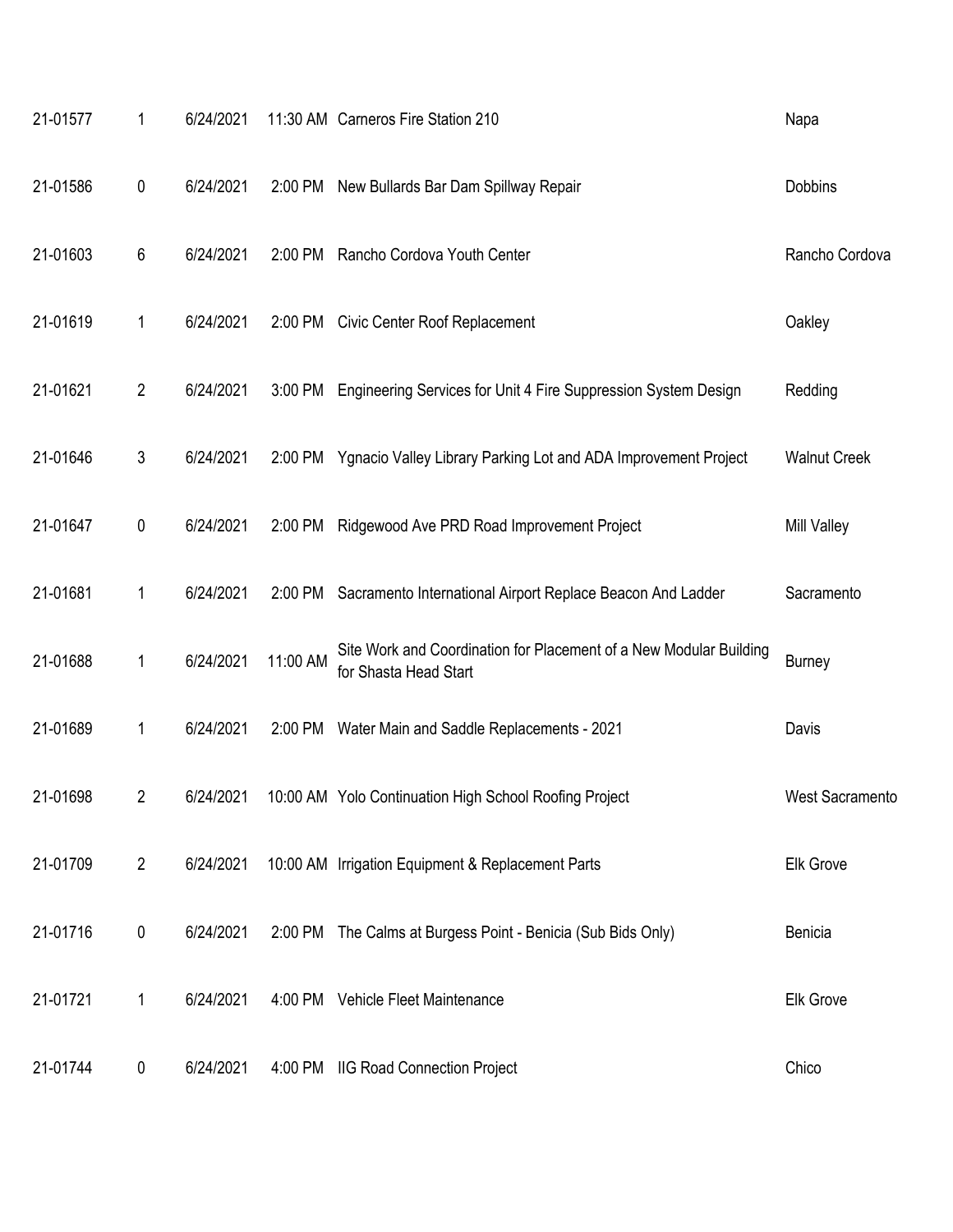| 21-01745 | 2  | 6/24/2021 |         | 2:00 PM Hope Chapel New Sanctuary - Phase I (Sub Bids Only)                                                   | Santa Rosa                 |
|----------|----|-----------|---------|---------------------------------------------------------------------------------------------------------------|----------------------------|
| 21-01751 | 0  | 6/24/2021 | 2:00 PM | Utility Potholing Project for West Elkhorn Boulevard Extension,<br><b>Crossfield Drive to Power Line Road</b> | Sacramento                 |
| 21-01760 | 1  | 6/24/2021 |         | 3:00 PM SCOE Early Childhood Services Center Expansion                                                        | Redding                    |
| 21-01796 | 0  | 6/24/2021 | 2:00 PM | <b>GAOA Hirz Mountain and Hogback Lookout Restorations</b>                                                    | <b>Shasta County</b>       |
| 21-01855 | 0  | 6/24/2021 | 5:00 PM | Modernize Telecom Fiber Infrastructure at Muir Woods National<br>Monument                                     | Mill Valley                |
| 21-01915 | 1  | 6/24/2021 |         | 2:00 PM Print Shop Re-Roof and Siding Replacement Project                                                     | San Rafael                 |
| 21-01416 | 0  | 6/25/2021 |         | 2:00 PM Provide Affordable Housing Development for Shasta County                                              | <b>Shasta County</b>       |
| 21-01636 | 0  | 6/25/2021 |         | 5:00 PM RFP for Second St. Garage Elevator Replacement & Modernization                                        | Napa                       |
| 21-01638 | 0  | 6/25/2021 |         | 3:00 PM Storage Tank Replacement Project                                                                      | Kelseyville                |
| 21-01674 | 10 | 6/25/2021 |         | 3:00 PM RFP Digital Intercom System for West County Detention Facility                                        | Richmond                   |
| 21-01726 | 0  | 6/25/2021 | 2:00 PM | RFQ for Construction Materials Testing Services - City of Richmond                                            | Richmond                   |
| 21-01729 | 0  | 6/25/2021 |         | 3:00 PM Starr Bend Pipe Repair Project                                                                        | <b>Sutter County</b>       |
| 21-01819 | 1  | 6/25/2021 | 3:00 PM | One-Time Cleanup and Landscape Maintenance Services at the<br>Redding DMV Region I Office                     | Redding                    |
| 21-01852 | 0  | 6/25/2021 | 5:00 PM | The Chancellor House Rebuild (No GC Openings)                                                                 | Redding                    |
| 21-01853 | 0  | 6/25/2021 | 5:00 PM | Test Well Installation at Limantour Road, Point Reyes National<br>Seashore                                    | <b>Point Reyes Station</b> |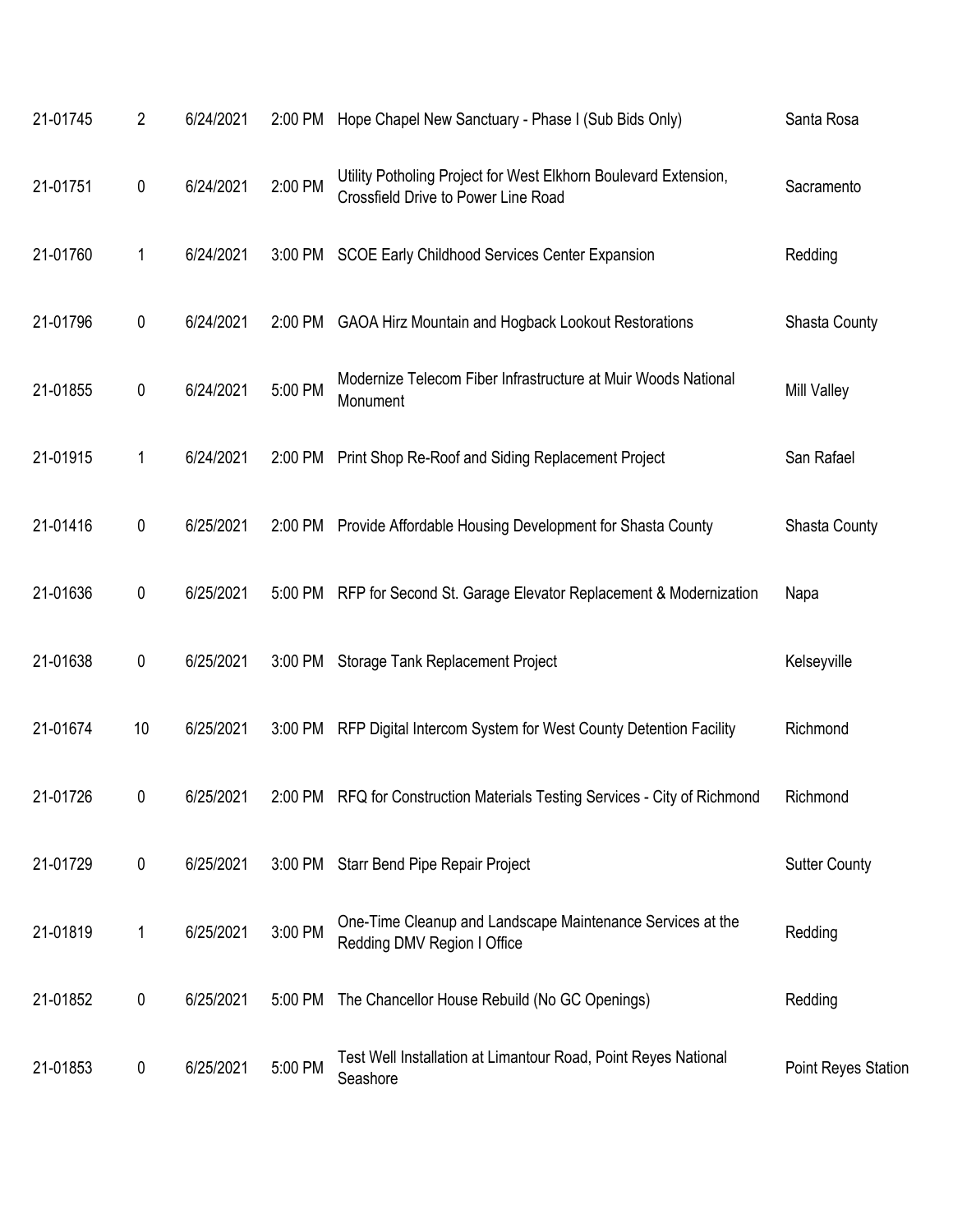| 21-01854 | 0              | 6/25/2021 |         | 5:00 PM Paint Buildings and Utilities Structures, Point Reyes National Seashore Point Reyes Station                   |               |
|----------|----------------|-----------|---------|-----------------------------------------------------------------------------------------------------------------------|---------------|
| 21-01864 | 1              | 6/25/2021 |         | 4:00 PM Airport Bike Path Bridge Over P.V. Ditch                                                                      | Chico         |
| 21-01866 | 0              | 6/25/2021 |         | 10:00 AM Francisco Blvd East at Grange Ave Sewer and Storm Drain Project                                              | San Rafael    |
| 21-01868 | 0              | 6/25/2021 | 5:00 PM | RFP Evaluate and design improvements to existing EBRPD Facilities<br>at Holly Court - East Bay Regional Park District | San Ramon     |
| 21-01662 | 0              | 6/28/2021 |         | 2:00 PM 3740 9th Ave. and 7684 Sweetbrier Demolitions 2021                                                            | Sacramento    |
| 21-01732 | 1              | 6/28/2021 |         | 1:00 PM Suisun Bay Channel Maintenance Dredging Project                                                               | Martinez      |
| 21-01765 | 0              | 6/28/2021 |         | 2:00 PM Marysville High School Gym Floor & Bleachers Project                                                          | Marysville    |
| 21-01768 | 1              | 6/28/2021 |         | 2:00 PM Alter Mission Planning Center, B4, Travis AFB                                                                 | Fairfield     |
| 21-01833 | 0              | 6/28/2021 |         | 1:00 PM Grant Elementary School Student Bathroom Remodel (Rebid)                                                      | Redding       |
| 21-01875 | 0              | 6/28/2021 |         | 4:00 PM RFP Corrugated Metal Pipe                                                                                     | Santa Rosa    |
| 21-01627 | 3              | 6/29/2021 | 2:00 PM | <b>Brook Street Park Improvements</b>                                                                                 | Lafayette     |
| 21-01648 | $\mathbf{1}$   | 6/29/2021 |         | 2:00 PM Building Demolitions Phase 1                                                                                  | Davis         |
| 21-01650 | $\overline{2}$ | 6/29/2021 | 2:00 PM | Montgomery Creek Water Treatment Improvements                                                                         | <b>Burney</b> |
| 21-01713 | 1              | 6/29/2021 |         | 3:00 PM Las Flores Community Center Paving and ADA                                                                    | Napa          |
| 21-01769 | 0              | 6/29/2021 |         | 2:00 PM Trancas Street Fog Seal Coat and Striping                                                                     | Napa          |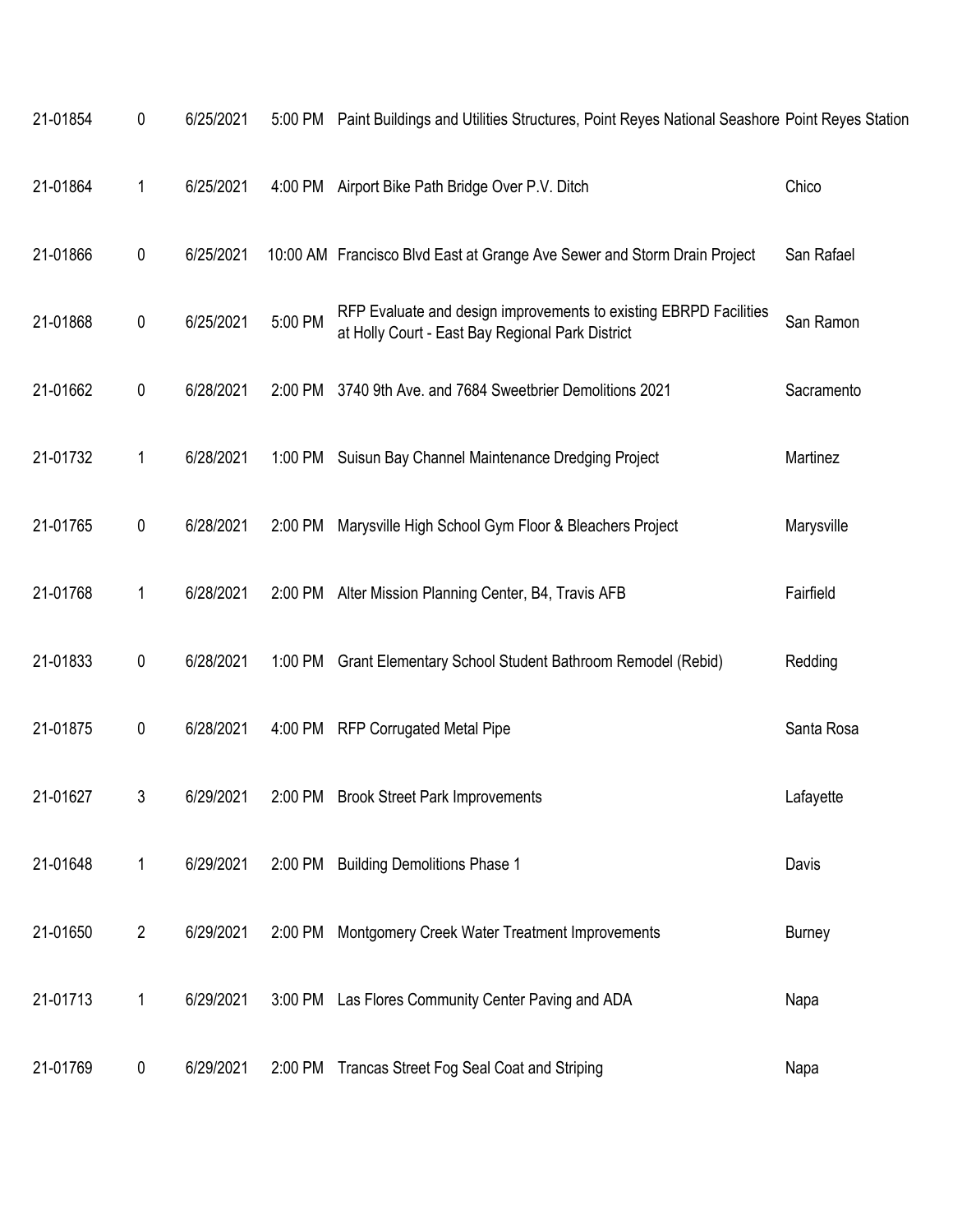| 21-01778 | 0                | 6/29/2021 | 4:00 PM | June 2021 Gridley High School Exterior Paint Project                                       | Gridley    |
|----------|------------------|-----------|---------|--------------------------------------------------------------------------------------------|------------|
| 21-01821 | 0                | 6/29/2021 | 2:00 PM | Mendes Property - Bilby Road Median Landscaping                                            | Elk Grove  |
| 21-01834 | $\boldsymbol{0}$ | 6/29/2021 | 2:00 PM | Redwood Credit Union - Napa Campus (Sub Bids Only)                                         | Napa       |
| 21-01871 | $\pmb{0}$        | 6/29/2021 | 5:00 PM | On-Call Special Inspection and Testing Services                                            | Elk Grove  |
| 21-01874 | 0                | 6/29/2021 | 2:00 PM | Pavement Management 2021 Project                                                           | San Ramon  |
| 21-01878 | $\pmb{0}$        | 6/29/2021 | 2:00 PM | Elliott Ranch Elementary School, Fencing Replacement                                       | Elk Grove  |
| 21-01898 | 0                | 6/29/2021 | 2:00 PM | Pressure Washing Sidewalk and Adjacent Slope Walls                                         | Sacramento |
| 21-01908 | $\overline{2}$   | 6/29/2021 | 2:00 PM | FY 2020-2021 Laurel Road Resurfacing Project (Empire Avenue to<br>O'Hara Avenue)           | Oakley     |
| 20-01882 | 1                | 6/30/2021 | 3:00 PM | RFQ 20-68 Minor Professional HVAC Repairs                                                  | Santa Rosa |
| 21-00012 | $\pmb{0}$        | 6/30/2021 | 5:00 PM | Sonoma-Marin Area Rail Transit District Informal Bidding List - Fiscal<br><b>Year 2022</b> | Petaluma   |
| 21-01289 | 6                | 6/30/2021 | 2:00 PM | RFP Administration Building and Jail Demolition & Redevelopment<br>Project                 | Martinez   |
| 21-01446 | 4                | 6/30/2021 |         | 10:00 AM VA Northern California Healthcare System Replace PIV Lock Systems Rancho Cordova  |            |
| 21-01492 | 6                | 6/30/2021 | 2:00 PM | Pinole Valley High School Fields, Field House and Bleachers                                | Pinole     |
| 21-01502 | $\sqrt{5}$       | 6/30/2021 | 2:00 PM | Lafayette Community Center Restrooms Renovation                                            | Lafayette  |
| 21-01651 | 0                | 6/30/2021 | 2:00 PM | Notice Inviting Inclusion on List of Qualified Bidders                                     | Boonville  |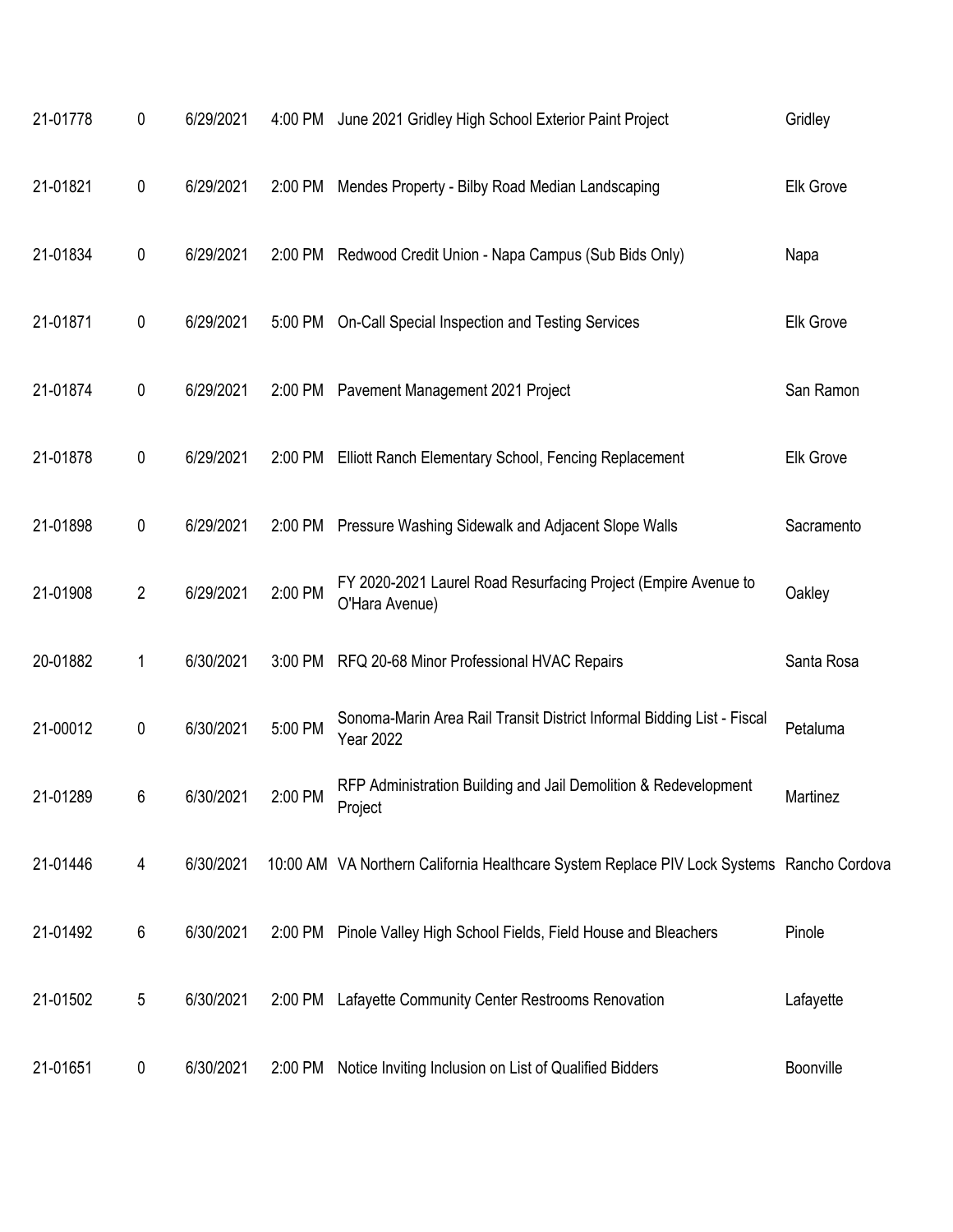| 21-01666 | 1              | 6/30/2021 |          | 5:00 PM Carpet, Floor, and Upholstery Cleaning                                                                                    | <b>Elk Grove</b>                               |
|----------|----------------|-----------|----------|-----------------------------------------------------------------------------------------------------------------------------------|------------------------------------------------|
| 21-01706 | 0              | 6/30/2021 | 12:00 PM | Professional Engineering Design Services for Franklin and 1st Street<br>Complex Rehabiliation and Road Improvements Project (RFQ) | Red Bluff                                      |
| 21-01714 | 1              | 6/30/2021 | 3:00 PM  | Soscol Avenue at Old Soscol Way Traffic Signal Improvements -<br>Phase 1                                                          | Napa                                           |
| 21-01763 | 0              | 6/30/2021 | 2:00 PM  | Wayfinding Sign Program                                                                                                           | Galt                                           |
| 21-01789 | 1              | 6/30/2021 |          | 2:00 PM DSH Electric Vehicle Supply Equipment, Napa State Hospital                                                                | Napa                                           |
| 21-01817 | 0              | 6/30/2021 |          | 2:00 PM Winters Healthcare                                                                                                        | Winters                                        |
| 21-01869 | 0              | 6/30/2021 | 8:00 AM  | Nexii Sales Office and Model Home Construction - Site Preparation                                                                 | Paradise                                       |
| 21-01870 | 0              | 6/30/2021 |          | 3:00 PM RFP Second Groundwater Well                                                                                               | <b>Yuba City</b>                               |
| 21-01891 | 0              | 6/30/2021 | 4:00 PM  | Multiple CDFW Hatchery Facility Maintenance and Repair                                                                            | Shasta / Siskiyou /<br><b>Trinity Counties</b> |
| 21-01917 | 0              | 6/30/2021 | 12:00 PM | RFP Solar and Battery Back-Up Public Safety Power Shutoff<br>Resiliency Project - Diablo Water District                           | Oakley                                         |
| 21-00708 | 5              | 7/1/2021  |          | 11:00 AM Painting the Exterior of the Adult Services Building                                                                     | Redding                                        |
| 21-01375 | 1              | 7/1/2021  | 2:00 PM  | Kiefer Landfill Monitoring Wells MW-35A and MW-35B                                                                                | Sloughhouse                                    |
| 21-01538 | 7              | 7/1/2021  | 12:00 PM | Electric Blower Improvements, DP 100015 and Treatment Plant Piping<br>Renovations, Phase 10, DP 7369                              | Martinez                                       |
| 21-01690 | $\overline{2}$ | 7/1/2021  | 2:00 PM  | Biosolids Drying and Pyrolysis System for the Clear Creek Wastewater<br><b>Treatment Plant</b>                                    | Redding                                        |
| 21-01761 | 1              | 7/1/2021  |          | 11:30 AM Partrick & Dry Creek Road Reconstruction                                                                                 | Napa                                           |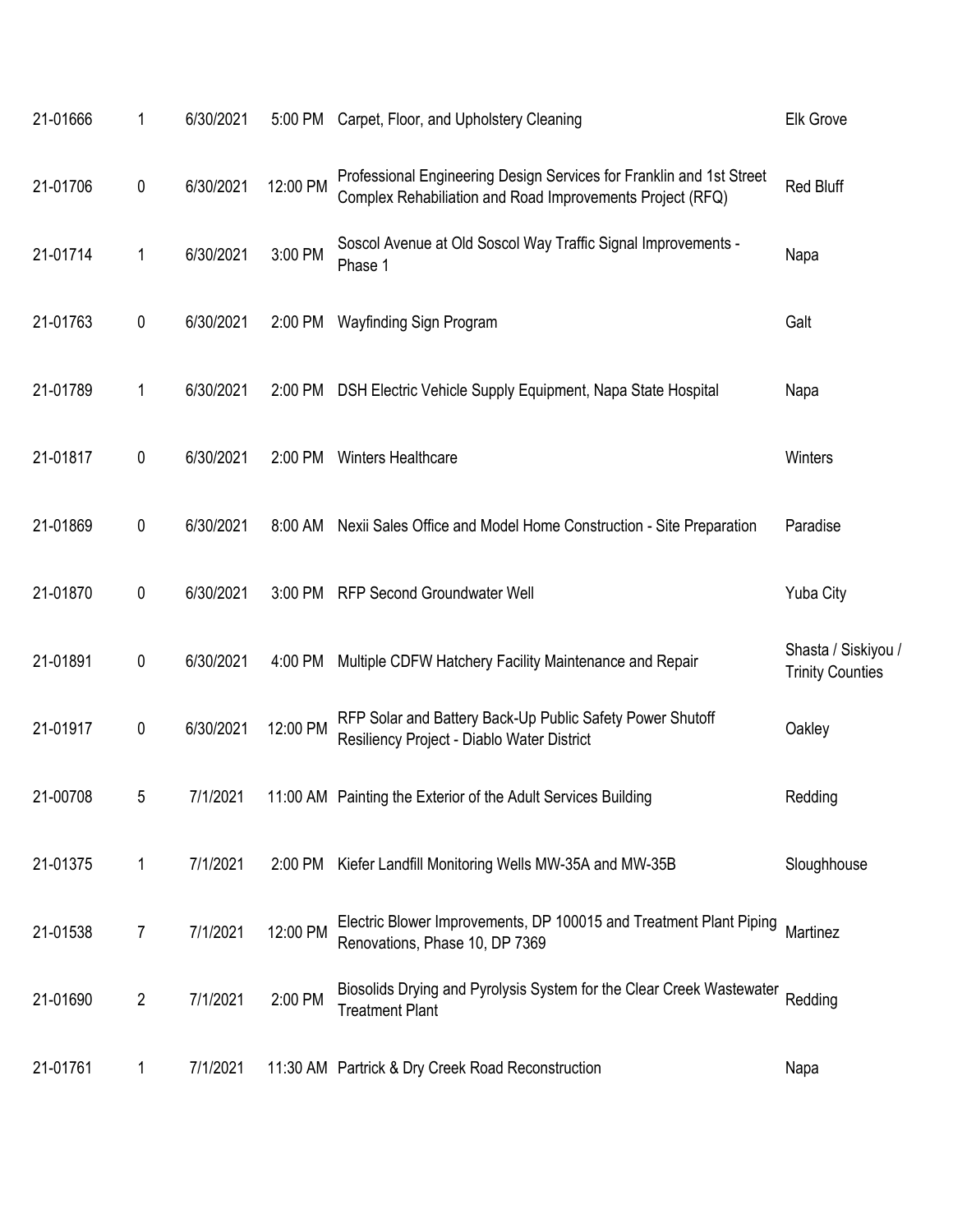| 21-01783 | 0              | 7/1/2021 |         | 3:00 PM City Hall and Police Department LED Lighting Retrofit                                       | Redding            |
|----------|----------------|----------|---------|-----------------------------------------------------------------------------------------------------|--------------------|
| 21-01798 | $\pmb{0}$      | 7/1/2021 | 2:00 PM | Soscol Avenue Rehabilitation Central Avenue to La Homa Drive                                        | Napa               |
| 21-01810 | 0              | 7/1/2021 | 2:00 PM | RFP Landscape Maintenance Services for County Service Area M-17                                     | San Pablo          |
| 21-01818 | $\pmb{0}$      | 7/1/2021 | 2:00 PM | Construction - Maxwell Farms Park Renovation & Improvement Project<br>Phase 1                       | Sonoma             |
| 21-01831 | 0              | 7/1/2021 |         | 2:00 PM Sonoma Valley High School Aquatic Center                                                    | Sonoma             |
| 21-01888 | 1              | 7/1/2021 |         | 2:00 PM East Blithedale Rehabilitation Project - Phase 1                                            | <b>Mill Valley</b> |
| 21-01892 | $\pmb{0}$      | 7/1/2021 |         | 12:00 PM Habit Burger - Marysville                                                                  | Marysville         |
| 21-01893 | 0              | 7/1/2021 | 2:00 PM | <b>Grant Elementary School Wall and Roof Repairs</b>                                                | Richmond           |
| 21-01896 | 0              | 7/1/2021 |         | 2:00 PM Father Keith B. Kenny K-8 School - 2021 Paving Repairs                                      | Sacramento         |
| 21-01905 | 1              | 7/1/2021 | 2:30 PM | Dillon Beach Road MP 3.08 Retaining Wall                                                            | Marin County       |
| 21-01967 | 0              | 7/1/2021 | 2:00 PM | Downtown Rehabilitation Project - Phase 2                                                           | <b>Mill Valley</b> |
| 21-01517 | $\overline{2}$ | 7/2/2021 | 2:00 PM | RFP On-Call Fuels Management Specialty Contractors List - East Bay<br><b>Regional Park District</b> | Orinda             |
| 21-01788 | 0              | 7/2/2021 | 2:00 PM | Fire Damper Repairs                                                                                 | Napa               |
| 21-01855 | 0              | 7/2/2021 |         | 2:30 PM REBID-Horseshoe Levee Unit 5 LM 1.59 Drainage Pipeline Project                              | Olivehurst         |
| 21-01889 | 0              | 7/2/2021 | 4:30 PM | RFP-Mobile Repeaters and Installation for Yuba County Fleet Vehicles Marysville                     |                    |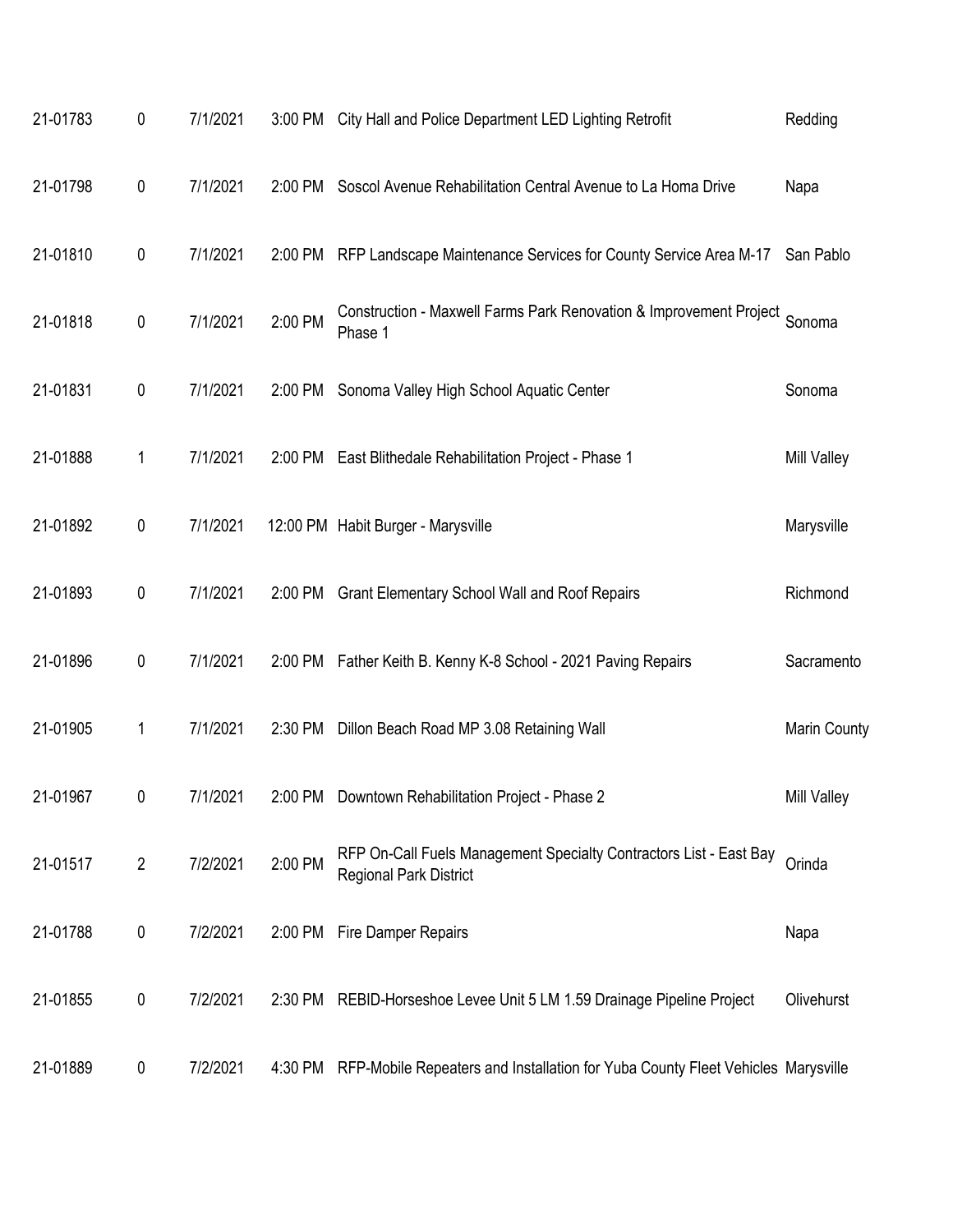| 21-01899 | 0         | 7/2/2021 |           | 2:00 PM SMOG Testing, Parts and Repairs                                                                                                                        | Sacramento |
|----------|-----------|----------|-----------|----------------------------------------------------------------------------------------------------------------------------------------------------------------|------------|
| 21-01669 | $\pmb{0}$ | 7/6/2021 | 2:00 PM   | Decorative Streetlight Repair and Replacement Project                                                                                                          | Windsor    |
| 21-01756 | 1         | 7/6/2021 | $2:00$ PM | Speed Hump, Speed Table and Raised Crosswalk System Installation Antioch                                                                                       |            |
| 21-01787 | $\pmb{0}$ | 7/6/2021 | 2:00 PM   | Kitchen Equipment Repair                                                                                                                                       | Napa       |
| 21-01811 | $\pmb{0}$ | 7/6/2021 | 2:00 PM   | Curb, Gutter, and Sidewalk Repair Including Tree Removal and Stump<br>Grinding and Installation of Concrete Curb Ramps at Miscellaneous<br>Locations 2021-2022 | Antioch    |
| 21-01867 | $\pmb{0}$ | 7/6/2021 | 2:00 PM   | Generator Installation Design/Build                                                                                                                            | Winters    |
| 21-01881 | 1         | 7/6/2021 | 2:00 PM   | 2021 Annual Pavement Rehabilitation Project                                                                                                                    | Orinda     |
| 21-01952 | $\pmb{0}$ | 7/6/2021 | 2:00 PM   | Pinole Valley High School Theater Lobby and Cafeteria Flooring<br>Replacement                                                                                  | Pinole     |
| 21-01968 | 1         | 7/6/2021 | 2:00 PM   | Trash Capture Device 5yr Maintenance Program                                                                                                                   | Antioch    |
| 21-01644 | $\pmb{0}$ | 7/7/2021 | 3:00 PM   | <b>OPUD Pool Resurfacing Project</b>                                                                                                                           | Olivehurst |
| 21-01710 | 0         | 7/7/2021 |           | 3:00 PM Traffic Signal & Pathway/ Parks Facilities Lighting Maintenance                                                                                        | Healdsburg |
| 21-01735 | $\pmb{0}$ | 7/7/2021 | 2:00 PM   | HSIP Traffic & Pedestrian Signal Improvements Project                                                                                                          | Sacramento |
| 21-01797 | 1         | 7/7/2021 | 2:00 PM   | <b>Elevator Maintenance Services</b>                                                                                                                           | Sacramento |
| 21-01801 | $\pmb{0}$ | 7/7/2021 |           | 2:00 PM Tree Removal Project                                                                                                                                   | Fairfield  |
| 21-01828 | 0         | 7/7/2021 | 2:00 PM   | East 9th Street Water and Sewer Improvements                                                                                                                   | Pittsburg  |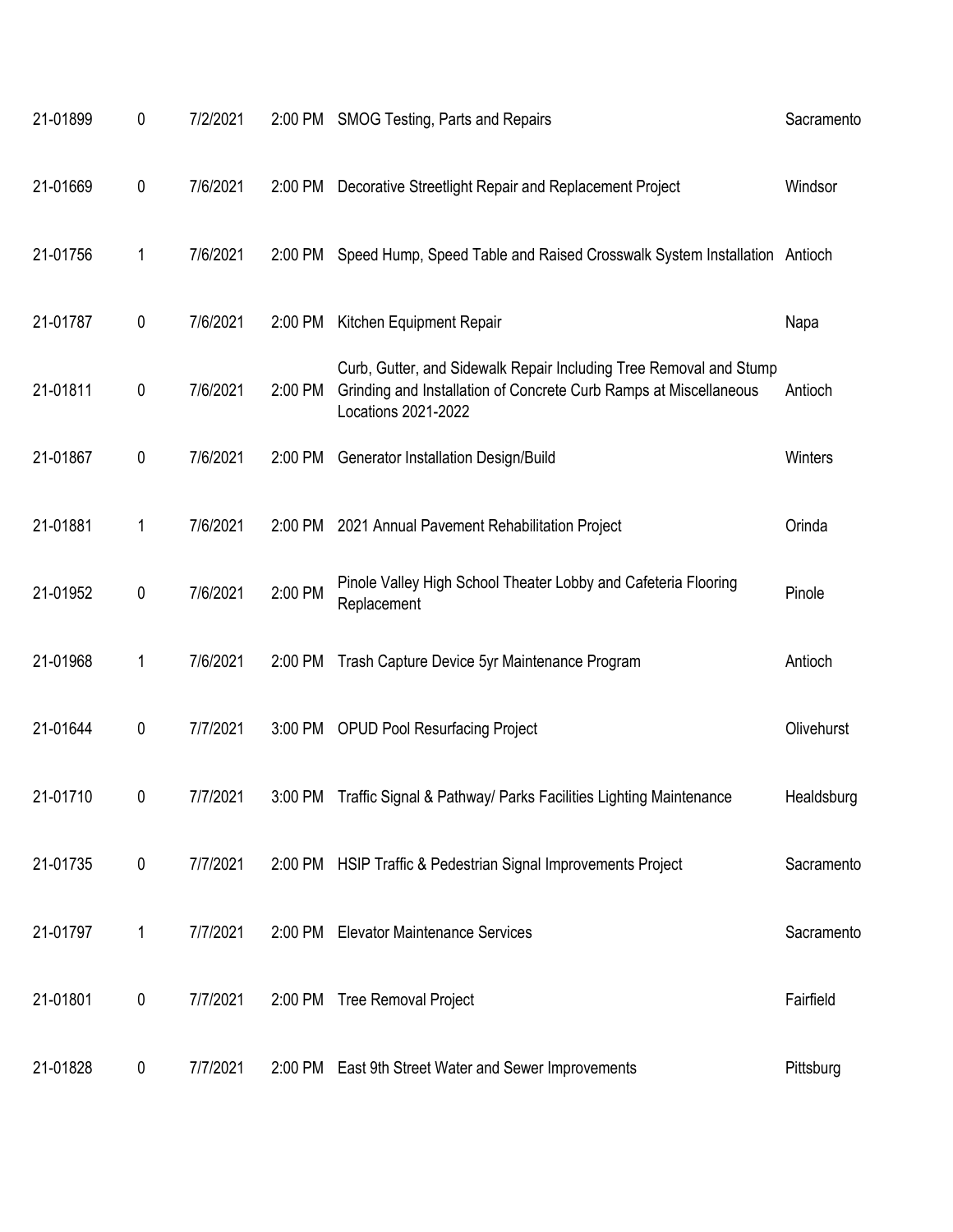| 21-01832 | $\pmb{0}$      | 7/7/2021 |         | 2:00 PM Power Inn Queue Cutter Project                                                                     | Sacramento                                   |
|----------|----------------|----------|---------|------------------------------------------------------------------------------------------------------------|----------------------------------------------|
| 21-01865 | 1              | 7/7/2021 | 2:00 PM | Guerneville River Park (GRP) Phase 2 Improvements                                                          | Guerneville                                  |
| 21-01876 | $\pmb{0}$      | 7/7/2021 | 2:00 PM | Riverfront Street Extension and 5th Street Widening                                                        | <b>West Sacramento</b>                       |
| 21-01886 | $\pmb{0}$      | 7/7/2021 | 5:00 PM | Topographical Restoration at Millerton NPS Parcel, Point Reyes<br>National Seashore                        | <b>Tomales Bay</b>                           |
| 21-01887 | 1              | 7/7/2021 | 1:00 PM | McNears Beach Park Parking Lot Improvements Project                                                        | San Rafael                                   |
| 21-01893 | $\pmb{0}$      | 7/7/2021 |         | 11:00 AM Brushing and Chipping Work                                                                        | <b>Trinity County</b>                        |
| 21-01900 | $\pmb{0}$      | 7/7/2021 | 2:00 PM | Pond Maintenance and Testing in City Parks                                                                 | Sacramento                                   |
| 21-01901 | $\pmb{0}$      | 7/7/2021 |         | 2:00 PM I-5 and HWY 99 Buffer(s) Landscape Maintenance                                                     | Sacramento                                   |
| 21-01922 | $\pmb{0}$      | 7/7/2021 |         | 2:00 PM Pinehurst Road Sinkhole and Culvert Repair                                                         | Orinda                                       |
| 21-01672 | 1              | 7/8/2021 |         | 3:00 PM 2021 Measure V Roadway Improvement Project                                                         | Clearlake                                    |
| 21-01772 | 0              | 7/8/2021 |         | 11:00 AM Senior Center Restrooms and ADA Improvements Project                                              | <b>Rohnert Park</b>                          |
| 21-01773 | $\overline{2}$ | 7/8/2021 | 3:00 PM | Terra Linda High School Gym + Frontage Road Increments 2 & 3<br>Design-Build Project (SUB BIDS REQUESTED)  | San Rafael                                   |
| 21-01780 | 0              | 7/8/2021 | 3:00 PM | Construction Inspection Services in District 1, 2 and Portions of District<br>3 (North) for Caltrans (RFQ) | Colusa / Yuba /<br>Butte / Glenn<br>Counties |
| 21-01786 | $\pmb{0}$      | 7/8/2021 | 2:00 PM | PS14, 24, 25 Larkspur Pump Stations Improvements Project                                                   | Larkspur                                     |
| 21-01804 | $\overline{2}$ | 7/8/2021 | 2:00 PM | New Bullards Bar Dam Foundation Drainage System project                                                    | <b>Dobbins</b>                               |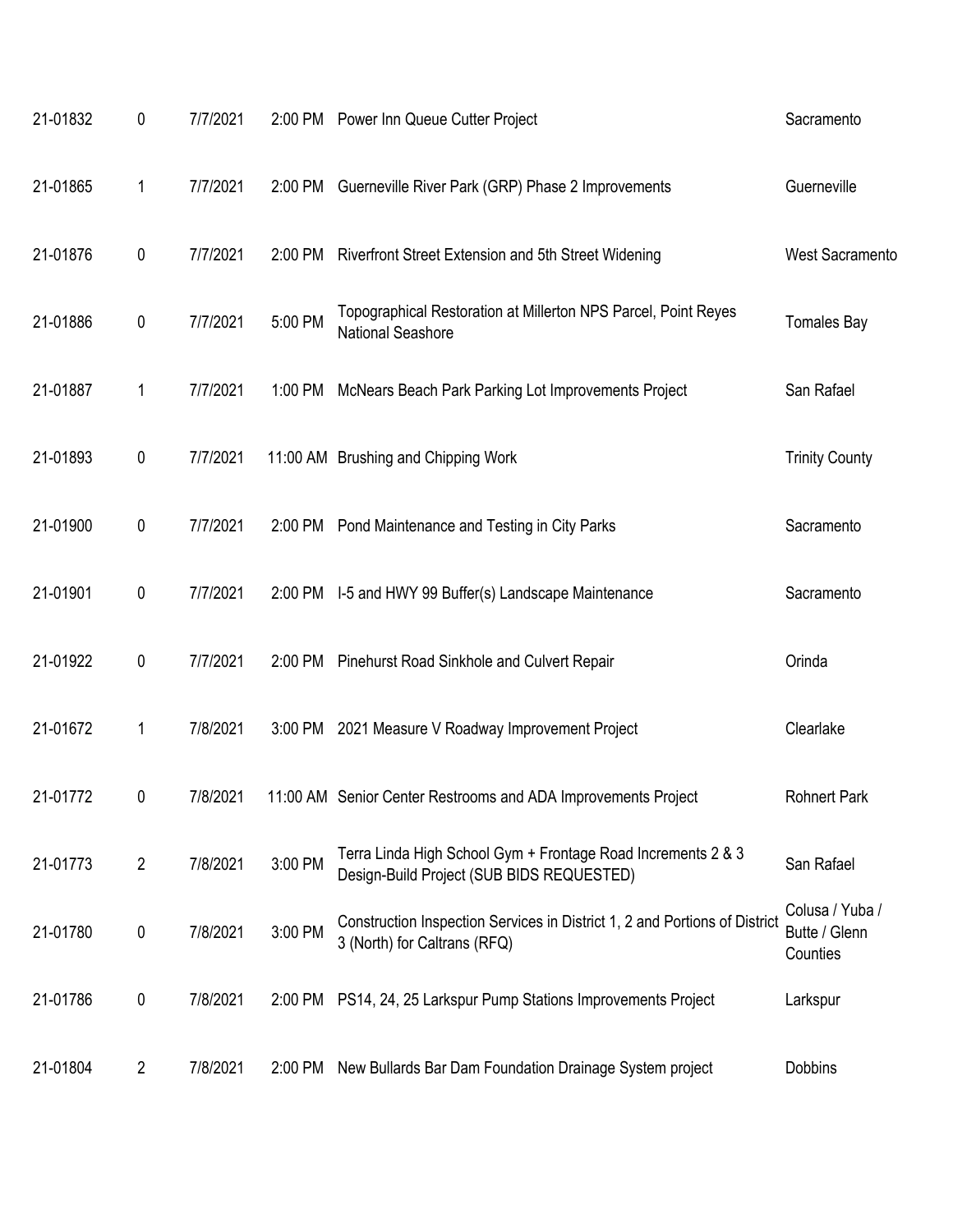| 21-01805 | 0 | 7/8/2021  |         | 3:00 PM Walnut Street Storage Demolition Project                                        | <b>Red Bluff</b> |
|----------|---|-----------|---------|-----------------------------------------------------------------------------------------|------------------|
| 21-01807 | 0 | 7/8/2021  | 2:00 PM | 621 Orchard Avenue - Site Work                                                          | Vacaville        |
| 21-01827 | 0 | 7/8/2021  |         | 2:00 PM RFB - Reroof Maintenance Shop                                                   | Colusa           |
| 21-01828 | 0 | 7/8/2021  |         | 2:30 PM RFB Replace Heaters & Coolers at Maintenance Shop                               | Colusa           |
| 21-01857 | 0 | 7/8/2021  |         | 11:30 AM South Campus Building B Emergency Power Project                                | Napa             |
| 21-01876 | 0 | 7/8/2021  |         | 2:00 PM Camino Pablo Bicycle Route Corridor Improvements                                | Orinda           |
| 21-01895 | 0 | 7/8/2021  | 4:00 PM | Construction Management/Biologist/Archaeologist and Material<br><b>Testing Services</b> | Napa             |
| 21-01912 | 0 | 7/8/2021  |         | 2:00 PM RFP Diablo Water District Corporation Yard Expansion                            | Oakley           |
| 21-01848 | 0 | 7/9/2021  | 3:00 PM | Class I trail Design Services for Mangini Ranch Development                             | Folsom           |
| 21-01849 | 0 | 7/9/2021  |         | 2:00 PM Florin Road Vision Zero Safety Project                                          | Sacramento       |
| 21-01850 | 0 | 7/9/2021  |         | 2:00 PM Year 2 Pavement Restoration                                                     | St. Helena       |
| 21-01861 | 0 | 7/9/2021  |         | 2:00 PM Forklift Inspection and Repair Services                                         | Sacramento       |
| 21-01866 | 0 | 7/9/2021  |         | 2:00 PM Vegetation Management Services at Electric Substations                          | Redding          |
| 21-01872 | 0 | 7/9/2021  | 4:30 PM | On-Call Minor Electrical and Streetlight Repair Services                                | Folsom           |
| 21-01843 | 0 | 7/12/2021 | 2:00 PM | <b>MJUSD-District Office Windows Project</b>                                            | Marysville       |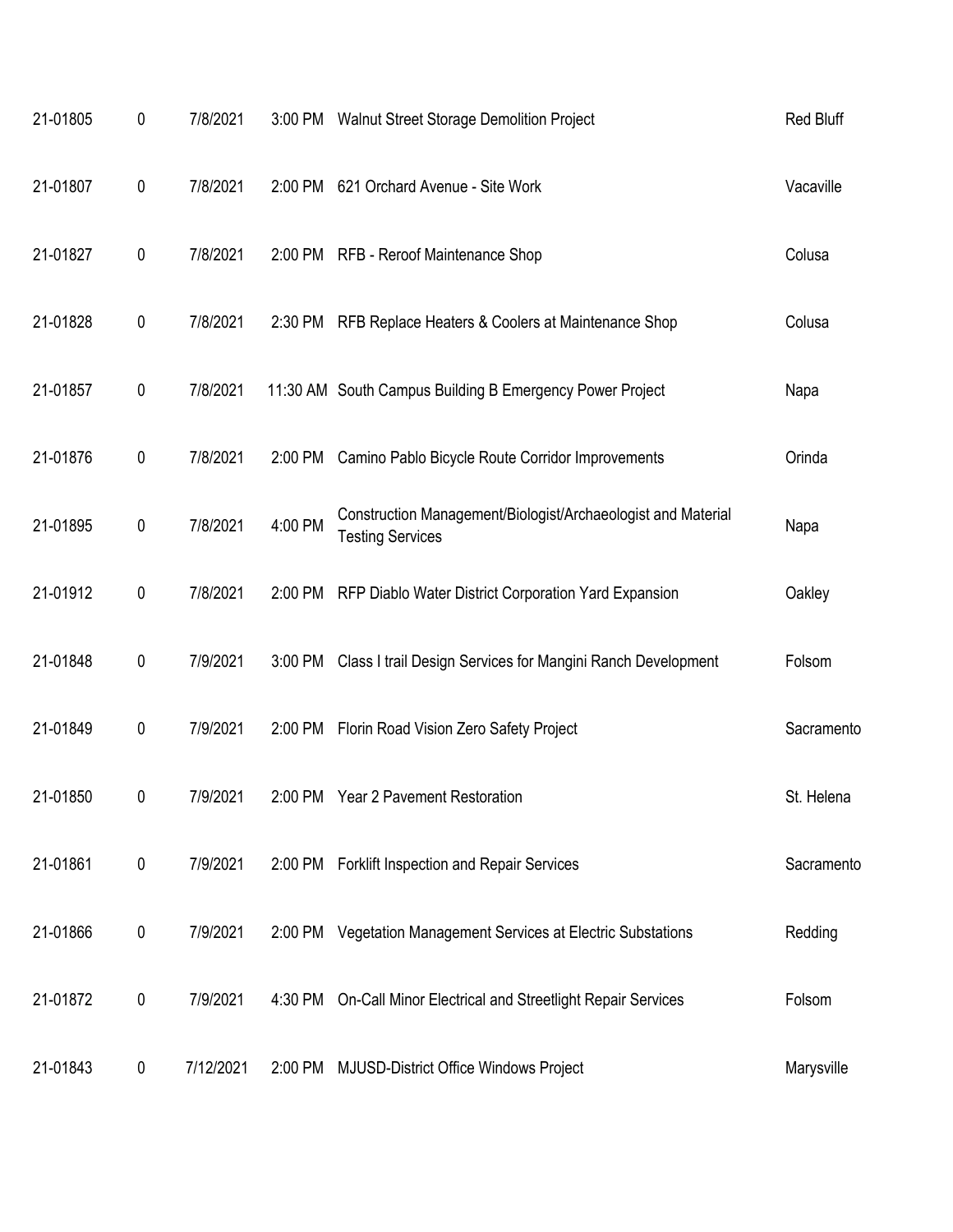| 21-01924 | 0         | 7/12/2021 |         | 12:00 PM Richmond Inner Harbor FY 21 Maintenance Dredging Project                              | Richmond                                |
|----------|-----------|-----------|---------|------------------------------------------------------------------------------------------------|-----------------------------------------|
| 21-01820 | $\pmb{0}$ | 7/13/2021 |         | 10:00 AM New Gymnasium Building at Mistletoe Elementary School                                 | Redding                                 |
| 21-01844 | 0         | 7/13/2021 | 4:00 PM | Georgiana Slough Salmonid Migratory Barrier                                                    | Sacramento County                       |
| 21-01882 | 0         | 7/13/2021 | 2:00 PM | Mendocino Headlands SP - Ford House Restroom Remodel                                           | Mendocino                               |
| 21-01883 | 0         | 7/13/2021 |         | 2:00 PM Vacaville High School New Gymnasium Project                                            | Vacaville                               |
| 21-01930 | $\pmb{0}$ | 7/13/2021 |         | 2:00 PM Holly Creek Park Restroom Construction Project                                         | Oakley                                  |
| 21-01954 | 0         | 7/13/2021 |         | 10:00 AM Brookside Elementary School Sidewalk Gap Closure Project                              | San Anselmo                             |
| 21-01955 | $\pmb{0}$ | 7/13/2021 |         | 11:00 AM 2021 Slurry Seal Project                                                              | San Anselmo                             |
| 21-00280 | 0         | 7/14/2021 | 2:00 PM | CDOT 03-2H6304 Place Rubberized HMA and Roadway Excavation                                     | <b>Butte County</b>                     |
| 21-00287 | 0         | 7/14/2021 | 2:00 PM | CDOT 04-0J4704 Install Ped Hybrid & Flashing Beacon Systems &<br><b>Construct Curb Ramps</b>   | Alameda and<br>Contra Costa<br>Counties |
| 21-01837 | 0         | 7/14/2021 | 4:00 PM | RFP I-E Locker Room Expansion and Plant Fitness Center Project,<br><b>Engineering Services</b> | Sacramento                              |
| 21-01846 | $\pmb{0}$ | 7/14/2021 |         | 4:00 PM Tidal Wetland Habitat Restoration Bradmoor Island and Arnold Slough Solano County      |                                         |
| 21-01854 | 0         | 7/14/2021 |         | 10:00 AM Better Way Housing Unit Electrical Service and HVAC Project                           | <b>Yuba City</b>                        |
| 21-01884 | $\pmb{0}$ | 7/14/2021 |         | 2:00 PM Boiler Replacement at 9 County Center Drive                                            | Oroville                                |
| 21-01578 | 1         | 7/15/2021 | 3:00 PM | Sulphur Fire Roadway Disaster Repair Project                                                   | Clearlake                               |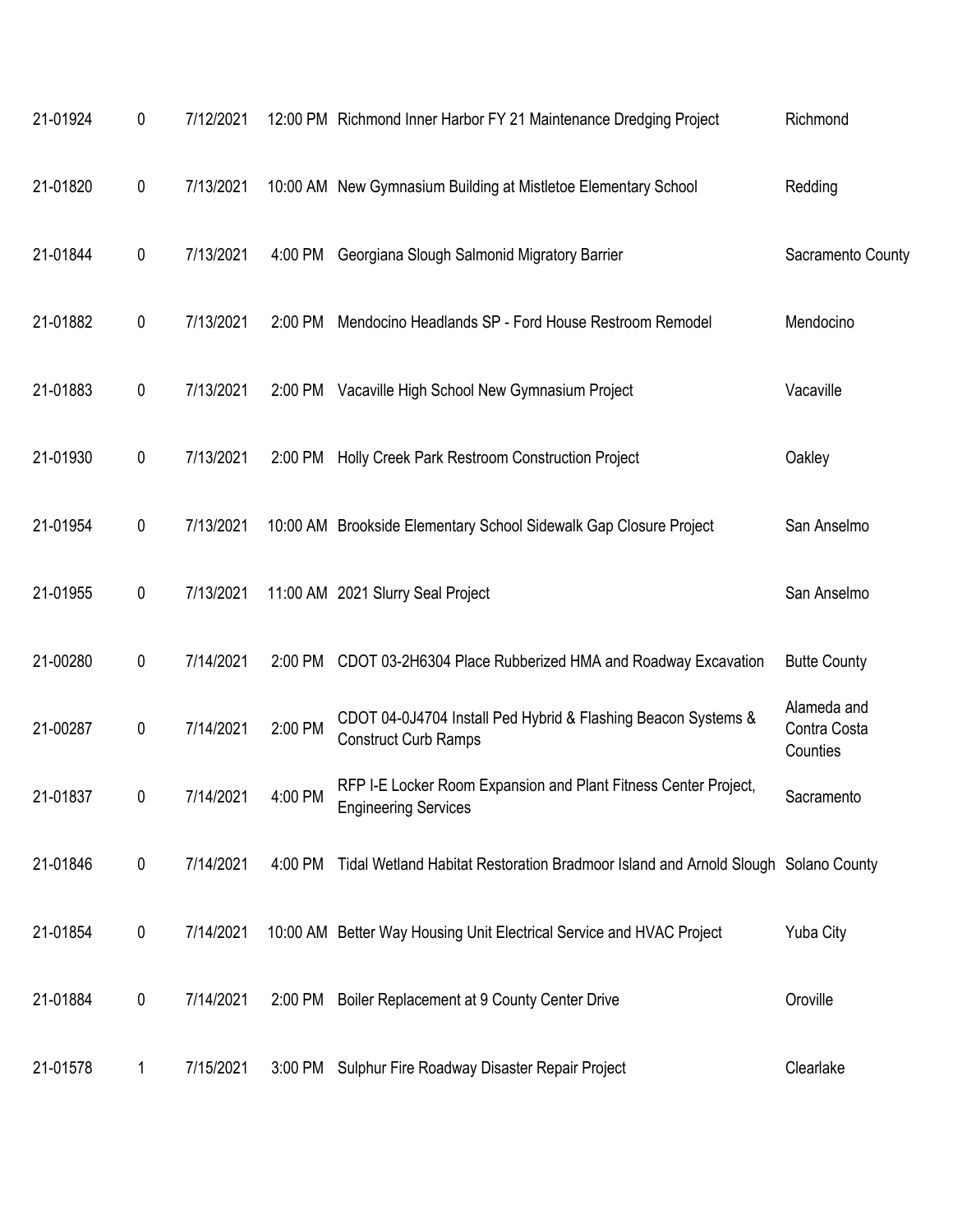| 21-01841 | 0         | 7/15/2021 |         | 2:00 PM Windsor Estates Speed Table Installation                                                                                                                                | Shasta Lake            |
|----------|-----------|-----------|---------|---------------------------------------------------------------------------------------------------------------------------------------------------------------------------------|------------------------|
| 21-01851 | $\pmb{0}$ | 7/15/2021 |         | 10:00 AM FY2022 Citywide Crack Seal Project                                                                                                                                     | <b>Elk Grove</b>       |
| 21-01868 | 0         | 7/15/2021 |         | 2:00 PM 2021 Pavement Markings                                                                                                                                                  | Santa Rosa             |
| 21-01894 | $\pmb{0}$ | 7/15/2021 |         | 3:00 PM Alta Heights 2 Pressure Tank Replacement (WTR2015-0006)                                                                                                                 | Napa                   |
| 21-01896 | 1         | 7/15/2021 |         | 2:00 PM Generator Replacement                                                                                                                                                   | Concord                |
| 21-01786 | 0         | 7/16/2021 |         | 3:00 PM RFQ Jesse Unruh Building Renovations                                                                                                                                    | Sacramento             |
| 21-01860 | 0         | 7/16/2021 |         | 2:00 PM Furnish & Install Chain Link Fencing at 3701 Dudley Way                                                                                                                 | McClellan Park         |
| 21-01943 | 3         | 7/16/2021 |         | 2:00 PM Home2 Suites by Hilton - Richmond (Sub-Bids Only)                                                                                                                       | Richmond               |
| 21-01627 | 0         | 7/19/2021 |         | 2:00 PM Horner Residence                                                                                                                                                        | Folsom                 |
| 21-01810 | $\pmb{0}$ | 7/19/2021 |         | 1:00 PM RFP-Yuba College Demolition/Removal of Buildings 1300 and 1500                                                                                                          | Marysville             |
| 21-01842 | 0         | 7/20/2021 | 4:00 PM | Request for Qualifications/Proposal to Perform Lease-Leaseback Pre-<br>construction and Construction Services for the Learning Together Pre- Elk Grove<br>school Center Project |                        |
| 21-01847 | $\pmb{0}$ | 7/20/2021 |         | 2:00 PM Gateway Boulevard Median Island Modification Project                                                                                                                    | Fairfield              |
| 21-00284 | 0         | 7/21/2021 |         | 2:00 PM CDOT 03-1H1004 Clean & Paint Structural Steel on Existing Bridges                                                                                                       | Sacramento County      |
| 21-01863 | $\pmb{0}$ | 7/21/2021 |         | 2:00 PM Sludge Collectors Replacement Project                                                                                                                                   | <b>West Sacramento</b> |
| 21-01902 | $\pmb{0}$ | 7/21/2021 | 2:00 PM | Groundwater Flush to Waste Project                                                                                                                                              | Sacramento             |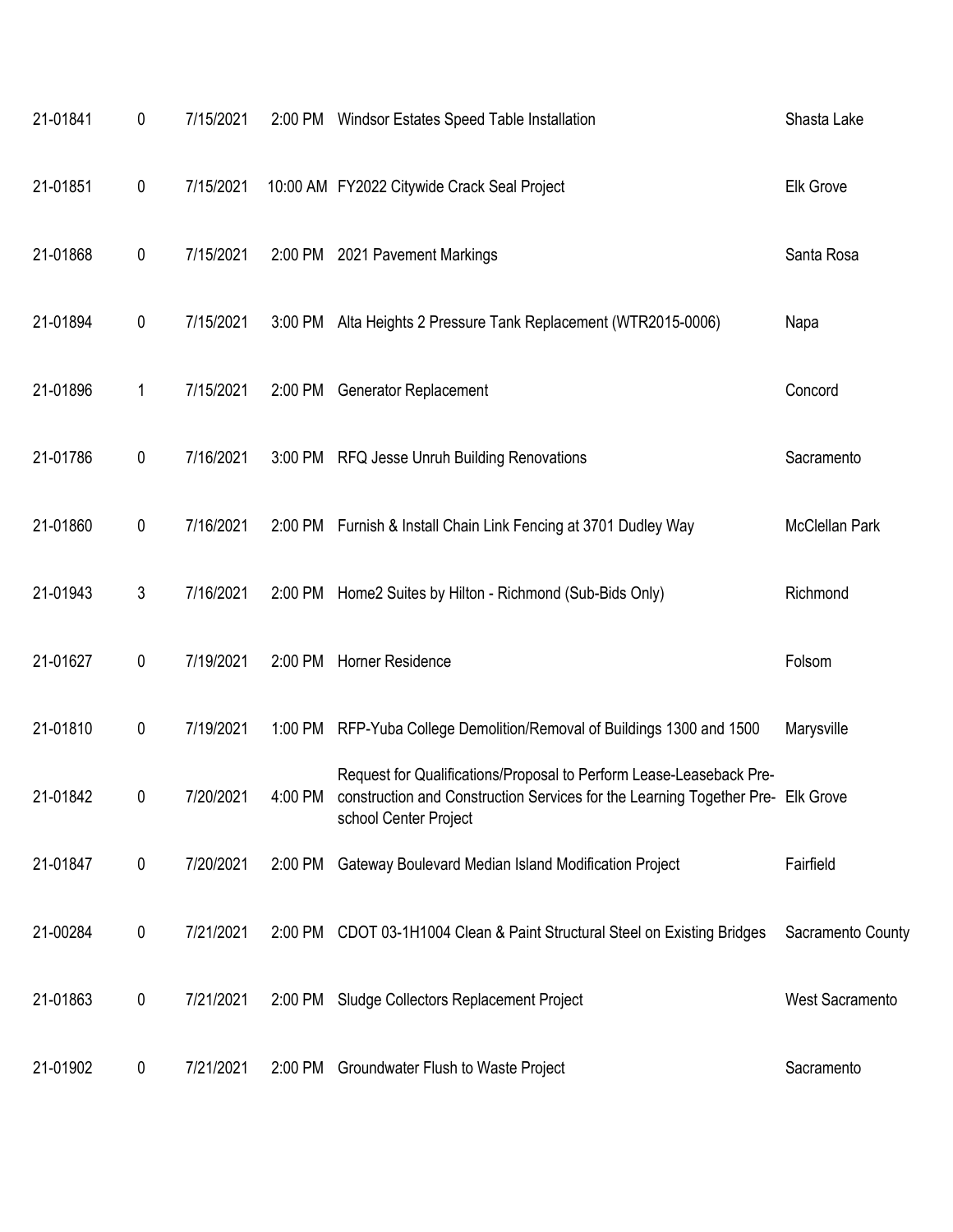| 21-01981 | 1              | 7/21/2021 | 1:30 PM | Marin Center Exhibit Hall Seismic Retrofit                                                                                                                  | San Rafael                             |
|----------|----------------|-----------|---------|-------------------------------------------------------------------------------------------------------------------------------------------------------------|----------------------------------------|
| 21-00286 | 0              | 7/22/2021 | 2:00 PM | CDOT 03-3H3304 Install CMS, Fiber Optic Cable Systems and<br>Camera Systems                                                                                 | Sacramento and<br><b>Yolo Counties</b> |
| 21-01822 | 0              | 7/22/2021 | 2:00 PM | Landscape Architectural Design and Engineering Services to Prepare<br>a Master Plan and Construction Document for Fremont Neighborhood<br>Park Improvements | Santa Rosa                             |
| 21-01858 | 0              | 7/26/2021 | 2:00 PM | Jameson Pump Station VFD Replacement and Pump Station<br>Emergency Power Transfer and Generator Connection Improvements                                     | Vallejo                                |
| 21-01433 | $\overline{2}$ | 7/27/2021 | 2:00 PM | RFQual B210001 Task Order Construction Agreement for Multiple<br>Projects                                                                                   | Sacramento                             |
| 21-01798 | 0              | 7/27/2021 | 2:00 PM | UV Disinfection Replacement                                                                                                                                 | Martinez                               |
| 21-01449 | 1              | 7/30/2021 |         | 11:00 AM Tidal Habitat Restoration                                                                                                                          | Sacramento and<br>Solano Counties      |
| 21-00297 | $\overline{2}$ | 8/13/2021 | 2:00 PM | RAD II - Capitol Terraces Rehabilitation Project                                                                                                            | Sacramento                             |
| 21-00430 | $\overline{2}$ | 8/30/2021 | 2:00 PM | RAD II - Edge Water Rehabilitation Project                                                                                                                  | Sacramento                             |
| 20-03328 | 0              | 8/31/2021 | 2:00 PM | CUPCCAA for Greater Hayfork Valley Park and Recreation District                                                                                             | Hayfork                                |
| 21-01829 | 0              | 9/20/2021 | 2:00 PM | Riverview Plaza Rehabilitation Project                                                                                                                      | Sacramento                             |
| 20-03177 | $\pmb{0}$      | 12/1/2021 | 2:00 PM | <b>CUPCCAA-Chico Unified School District</b>                                                                                                                | Chico                                  |
| 20-03200 | $\pmb{0}$      | 12/1/2021 |         | 2:00 PM CUPCCAA-Gridley Unified School District                                                                                                             | Gridley                                |
| 20-03282 | $\pmb{0}$      | 12/1/2021 | 2:00 PM | <b>CUPCCAA-Oroville Union High School District's</b>                                                                                                        | Oroville                               |
| 20-03342 | 0              | 12/1/2021 |         | 2:00 PM CUPCCAA - Yuba County Office of Education                                                                                                           | Marysville                             |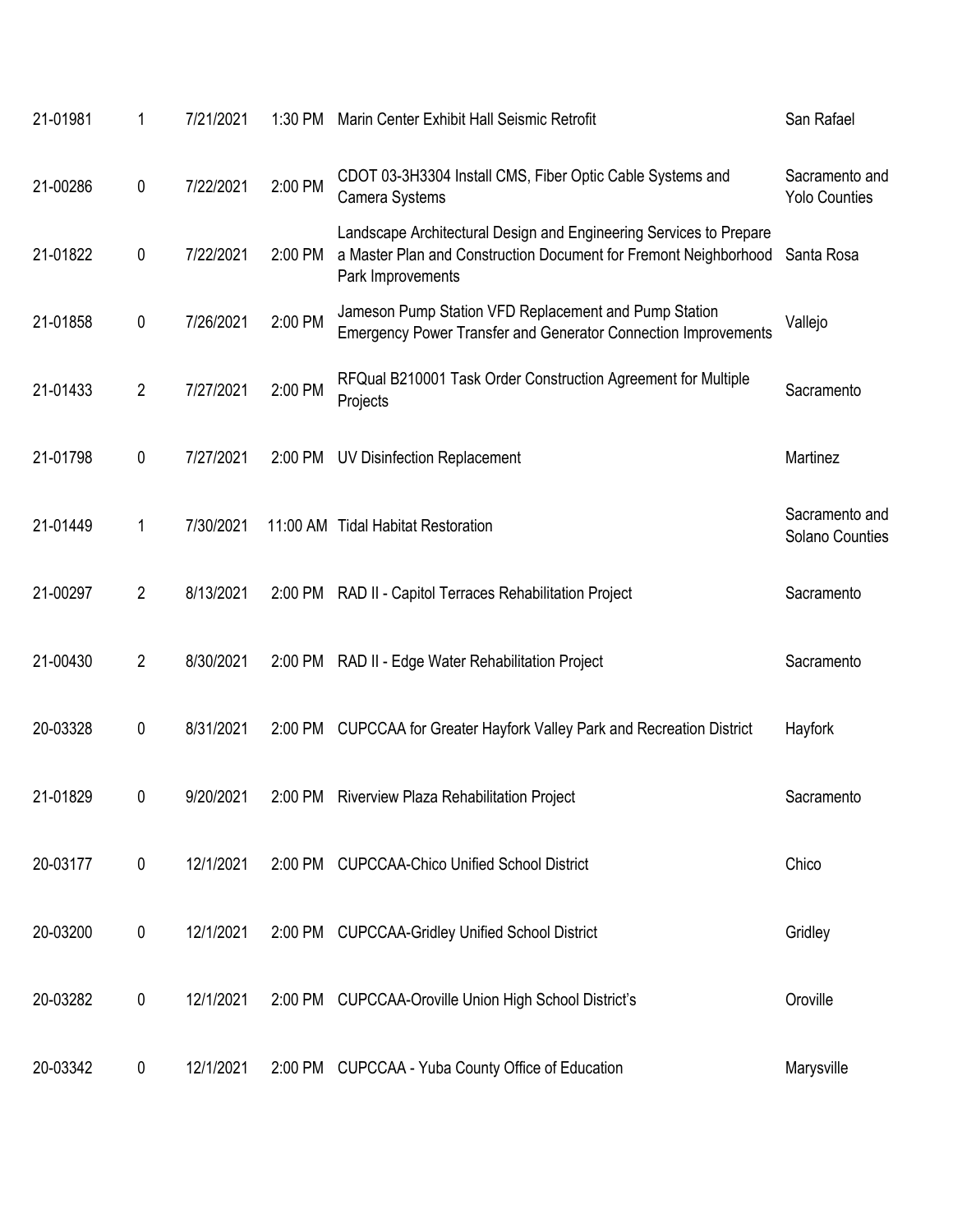| 20-03405 | 0         | 12/1/2021  |         | 2:00 PM CUPCCAA-Yuba County Vendor List 2021                                                             | Marysville         |
|----------|-----------|------------|---------|----------------------------------------------------------------------------------------------------------|--------------------|
| 20-03025 | 0         | 12/31/2021 | 2:00 PM | <b>CUPCCAA for Evergreen Union School District</b>                                                       | Cottonwood         |
| 20-03072 | 0         | 12/31/2021 | 2:00 PM | <b>CUPCCAA for Corning Union High School District</b>                                                    | Corning            |
| 20-03110 | 0         | 12/31/2021 | 2:00 PM | <b>CUPCCAA for Mountain Valley Unified School District</b>                                               | Hayfork            |
| 20-03155 | 0         | 12/31/2021 | 2:00 PM | CUPCCAA for Redding/Shasta Union Elem/Igo-Ono-Platina USD                                                | Various Locations  |
| 20-03169 | 0         | 12/31/2021 | 2:00 PM | CUPCCAA for Shasta-Tehama-Trinity Joint Community College<br><b>District</b>                             | Redding            |
| 20-03171 | 0         | 12/31/2021 | 2:00 PM | Shasta-Tehama-Trinity Joint Community College District Measure H<br>Bond Projects 2021 Pre-qualification | Redding            |
| 20-03174 | 0         | 12/31/2021 | 2:00 PM | <b>CUPCCAA for Fall River Joint Unified School District</b>                                              | <b>Burney</b>      |
| 20-03175 | 0         | 12/31/2021 | 2:00 PM | <b>CUPCCAA for Shasta Union High School District</b>                                                     | Redding            |
| 20-03189 | 0         | 12/31/2021 | 2:00 PM | <b>CUPCCAA for Red Bluff Joint Union High School</b>                                                     | Red Bluff          |
| 20-03201 | 0         | 12/31/2021 | 2:00 PM | <b>CUPCCAA for Grant Elementary School District</b>                                                      | Redding            |
| 20-03225 | $\pmb{0}$ | 12/31/2021 |         | 2:00 PM CUPCCAA for Cottonwood Union School District                                                     | Cottonwood         |
| 20-03249 | 0         | 12/31/2021 |         | 2:00 PM CUPCCAA for Bella Vista Elementary School District                                               | <b>Bella Vista</b> |
| 20-03272 | 0         | 12/31/2021 |         | 2:00 PM CUPCCAA for the Shasta County Office of Education                                                | Redding            |
| 20-03302 | 0         | 12/31/2021 | 2:00 PM | <b>CUPCCAA for Corning Union Elementary School District</b>                                              | Corning            |